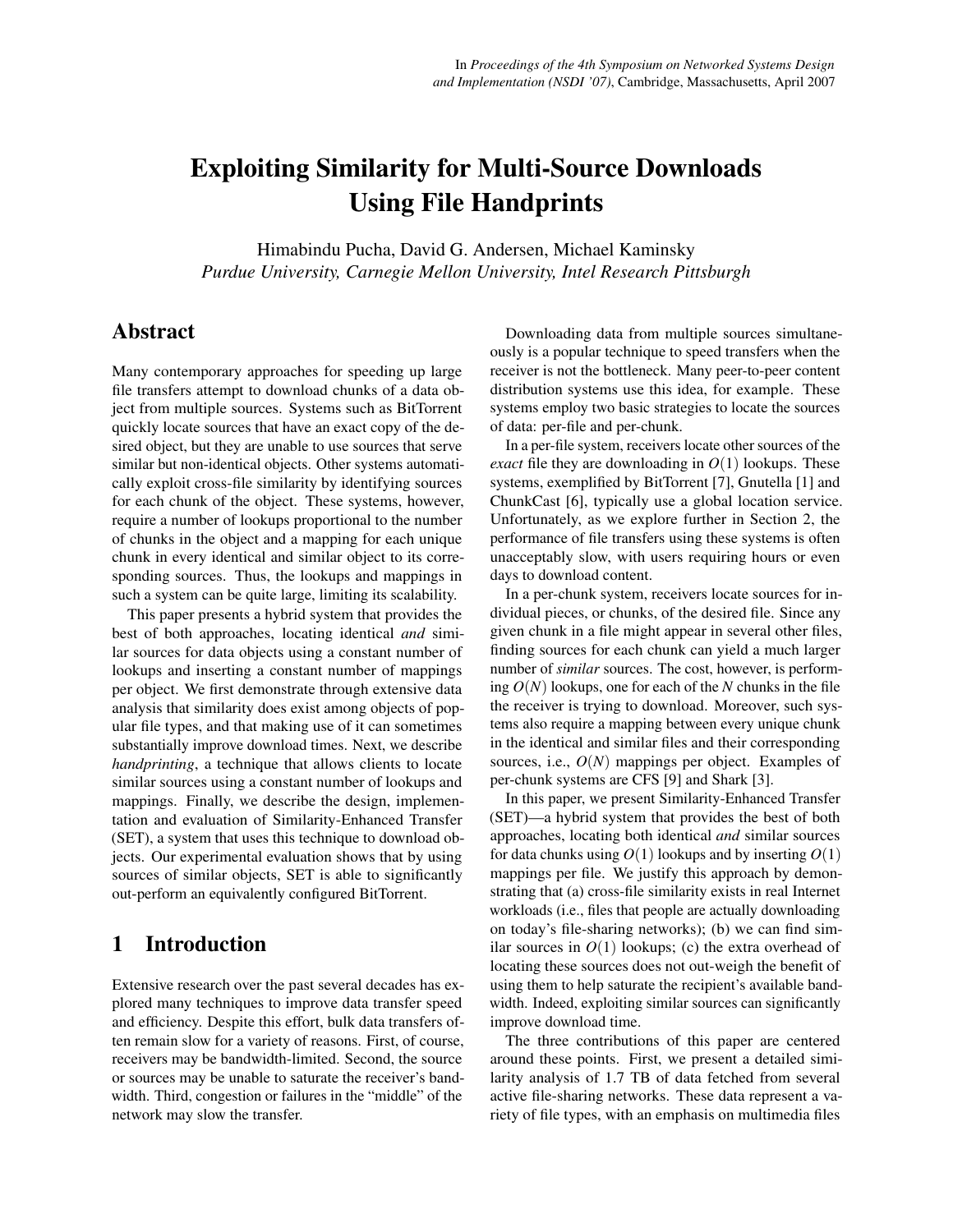often ignored by previous similarity studies. Our results show that significant cross-file similarity exists in the files that are frequently transferred on these networks. By exploiting this similarity, receivers can locate several times the number of potential sources (Section [3\)](#page-1-1).

The second contribution of this paper is a technique to locate similar sources to the file being downloaded using only *O*(1) lookups. This technique, which we term *handprinting*, is a novel use of deterministic sampling. Sources insert a fixed number of hashes into a global database; receivers look up their own set of hashes in this database to find sources of similar files. System-wide parameters determine the amount of similarity receivers can detect (e.g., all files with *x*% similarity to the target file) and with what probability they can detect it (Section [4\)](#page-4-0).

Third, to demonstrate the benefit of this approach to multi-source downloads, we built a prototype system that uses handprinting to locate sources of similar files (Section [5\)](#page-6-0). Our results show that the overhead of our approach is acceptable (roughly 0.5% per similar file). Without using similar sources, the prototype meets or exceeds BitTorrent's performance. When we enable downloads from similar sources, the system finds and uses these sources to greatly improve transfer speeds (Section [6\)](#page-8-0).

# <span id="page-1-0"></span>2 Motivation: Slow Downloads

With fast, asymmetric broadband connections, receivers are frequently unable to saturate their available bandwidth during downloads, even when using existing multi-source peer-to-peer download programs. For example, in 2003, Gummadi et al. found that 66.2% of downloads failed, and that the median transfer time in Kazaa for files over 100 MB was *over one day* [[13](#page-13-5)]. In 2002, 75% of Gnutella peers had under 1 megabit of upstream capacity [\[28\]](#page-13-6).

Unfortunately, our experience suggests that this situation has not improved in the intervening years. Figure [1](#page-1-2) shows the CDF of throughput achieved while downloading 6208 large files from popular file-sharing networks (the details of our measurement study appear in Section [3.1\)](#page-2-0). The median transfer achieved under 10 Kbit/s of average throughput, and the 90th percentile only managed 50 Kbit/s, despite running these experiments from an extremely well-connected academic network.

While they are a step in the right direction, today's filesharing applications clearly have room for improvement. We hypothesize that this improvement can come from giving these applications additional sources from which to download—specifically, by allowing them to download from sources with files similar to their target file.



<span id="page-1-2"></span>Figure 1: Throughput observed in 6208 file downloads from file-sharing networks.

# <span id="page-1-1"></span>3 Similarity

We care about *exploitable* similarity that can be used to speed transfers. In most multi-source systems, including the one we propose here, the smallest unit of data transfer is a chunk. Chunks can have a static or variable size. To be able to detect similarity between mis-aligned objects, we define the chunk boundaries using Rabin fingerprinting.<sup>[1](#page-1-3)</sup> Exploitable similarity means that another file shares entire chunks with the target file that the receiver is trying to download. We therefore define similarity as the fraction of chunks that are shared between two files.[2](#page-1-4)

Prior studies have found exploitable similarity in filesystems (particularly source code and compiler output) [\[19\]](#page-13-7), email attachments [\[31,](#page-13-8) [10\]](#page-13-9), HTML documents and web objects [[18](#page-13-10), [11](#page-13-11)], and operating system and application software [[8](#page-13-12)]. The amount of similarity ranged from a few percent for compressed files in filesystems, to 15% for Web objects, to 30% for email.

We were concerned, however, that such similarity would not arise in heavily-compressed multimedia files, which comprise the bulk of traffic on file-sharing networks. To our surprise, we found considerable similarity in these files. This similarity arose for many reasons; examples include:

- MP3 music files with identical sound content but different header bytes (artist and title metadata or headers from encoding programs) were 99% similar.
- Movies and trailers in different languages were often 15% or more similar.

<span id="page-1-3"></span><sup>&</sup>lt;sup>1</sup>Rabin fingerprinting, as used in systems such as LBFS [[19](#page-13-7)] determines chunk boundaries by examining the hash of a sliding window over the file data, and declaring a chunk boundary when the *N* lowest bits of the hash are equal to some fixed value (e.g., zero). Using this mechanism, small changes to the content *within* a chunk, including adding or removing bytes, will generally not change the boundaries themselves.

<span id="page-1-4"></span><sup>2</sup>For reasons we discuss further in Section [4,](#page-4-0) if the files are of different size, we define similarity as the smaller of the pairwise similarities.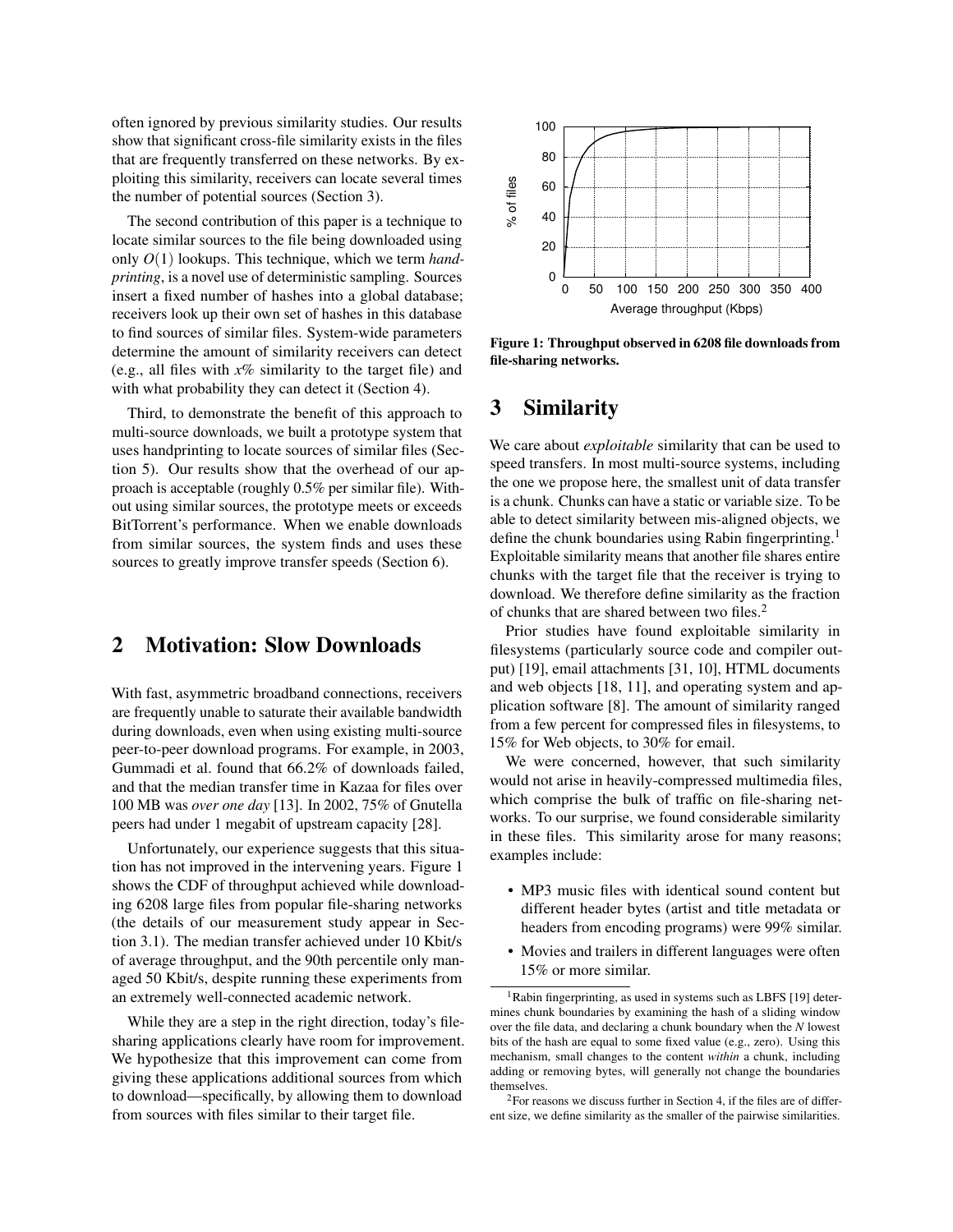- Media files with apparent transmission or storage errors differed in a single byte or small string of bytes in the middle of the file.
- Identical content packaged for download in different ways (e.g., a torrent with and without a README file) were almost identical.

Note that in all of these cases, the modified files (and their hashes) differ from the originals; traditional, perfile systems that look only for identical files cannot find and use the modified versions as additional sources for the original (desired) object. Furthermore, note that our similarity study measures similarity among files exactly as they are offered online for download (e.g., we do not uncompress, recode, etc. media files).

In the rest of this section, we explore the feasibility of using the exploitable similarity among files to improve the performance of multi-source transfers. We propose two metrics to capture the benefit of using similar files. We apply these metrics to a large volume of data downloaded from file-sharing networks to show the effective increase in the number of sources that a client of one of these networks might experience.

### <span id="page-2-0"></span>3.1 Data Collection

We examined several large software collections as well as 1.7 TB of files downloaded from popular file-sharing networks. The results from analyzing the software archives were similar to those in previous studies. Due to space constraints, we chose not to include them here, but to instead focus on the more novel study of multimedia files.

File sources. We collected files from the eDonkey and Overnet networks using the MLDonkey client [[2](#page-13-13)] for three months between November 2006 and February 2007. We modified the client to record the IP addresses of the sources for files and to not upload blocks.<sup>[3](#page-2-1)</sup>

Selecting files to download. We could only download a fraction of the files available on these file-sharing networks, so the choice of what to download was important. We intentionally sampled a subset of files that were likely to be similar to each other and that we expected people to be interested in downloading.

To do so, we selected groups of unique files returned as search results for a given query. Our hypothesis is that files in these groups are more likely to be similar than would two files chosen completely at random. This approach necessarily provides only a lower bound on similarity that really exists in the file-sharing network (sampling more files would reveal more similarity). To find files that people were interested in downloading, we categorize our search terms as "popular" or "unpopular" (tail). We chose popular terms from recent Billboard top ten audio tracks and top ten box office results. We chose unpopular audio search terms from top song collections between 1990 and 2000, and video terms from one of the authors' personal Netflix history list. We selected terms that resulted in fewer than 50 (but at least one) search result. Our final search terms consisted of 15 popular and 11 unpopular song title/artist pairs plus 14 popular and 12 unpopular movie titles. We ordered the search results by decreasing number of sources and downloaded as many files as possible.

Cleaning the data. 2567 of the files (78% of them audio files) we downloaded contained garbage. A common source of garbage is services such as Overpeer, which disseminate fake files to discourage sharing copyrighted content [[16](#page-13-14)]. To eliminate obviously incorrect results, we filtered downloads by first compressing with rzip. If the "media" files compressed more than 20%, we eliminated them. Second, we passed MP3s through an MP3-to-WAV converter; if the converter exited with an error, we eliminated the file. Spot checks of the eliminated and retained files suggested that this method produced few false positives and negatives. These garbage files are excluded from all results in this paper—we analyzed only the remaining 6208 files.

### 3.2 Summary of Similarity Study

Table [1](#page-3-0) summarizes the data we collected, broken down by the top three file types. MP3 files had a high median similarity: if one MP3 file was similar to another, it was likely to be nearly identical. In contrast, video files generally had lower similarity. One reason we found for such similarity was multiple versions of the same video in different languages. Finally, we note that the median number of similar files is lower for video files due, in part, to the dataset having fewer such files to examine.

### 3.3 Quantifying the Benefits of Similarity

The basic question we would like to answer is how much does exploiting the observed similarity among files speed up a data transfer. We address this question in two stages. The first step, described in this section, is analytical. We define two *parallelism metrics* and apply them to the data we downloaded. The metrics quantify, on real data, the similarity in the data and the resulting speedup in a transfer from using that similarity. The second step, described in the following sections, is to understand the practicality of using similar sources through the design, implementation, and evaluation of a system that finds and uses such sources for faster multi-source downloads.

<span id="page-2-1"></span><sup>&</sup>lt;sup>3</sup>BitTorrent's tit-for-tat mechanism meant that we could not effectively download files using it without also being a source for the files we downloaded.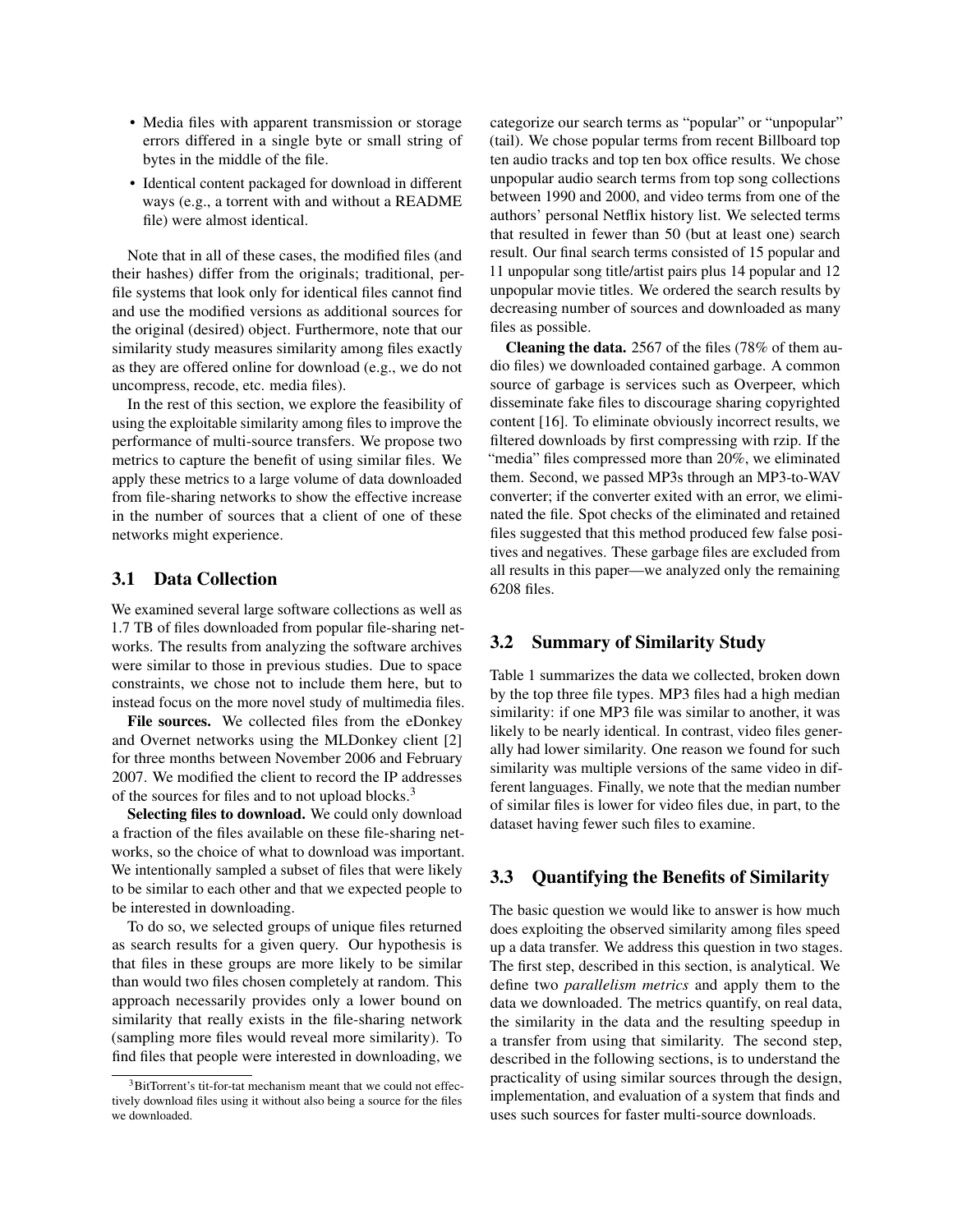| File<br><b>Type</b> | Count | <b>Median</b><br><b>Size</b><br>(MB) | <b>Throughput</b><br>(Kbps) | Median Avg. Median Max.<br>Throughput<br>(Kbps) | Median<br>Identical<br><b>Sources</b> | <b>Median</b><br><b>Similarity</b><br>$\left( \mathscr{G}_{o}\right)$ | <b>Median</b><br># Similar<br><b>Files</b> |
|---------------------|-------|--------------------------------------|-----------------------------|-------------------------------------------------|---------------------------------------|-----------------------------------------------------------------------|--------------------------------------------|
| MP3                 | 3725  | 5.3                                  | 5.4                         | 31.2                                            | 1.1                                   | 99.6                                                                  | 25.                                        |
| <b>AVI</b>          | 1624  | 699.7                                | 28.8                        | 220.0                                           | 6.7                                   | 22.9                                                                  |                                            |
| <b>MPEG</b>         | 533   | 692.3                                | 22.5                        | 169.6                                           | 5.1                                   | 99.0                                                                  |                                            |

<span id="page-3-0"></span>Table 1: Similarity in different types of media. Max. throughput refers to the maximum throughput observed during the course of a file download. Median similarity is the median across files with non-zero similarity; the last column shows the median number of files that were similar to each file of this type.

The parallelism metrics attempt to quantify how many different sources a receiver can draw from to download a particular object. One metric assumes limited parallelism ("conservative") and the other assumes perfect parallelism ("optimistic"). This analysis assumes that all sources serve chunks at the same rate and that chunks are the same size.

Both metrics produce similar results when files are either extremely similar or extremely dissimilar. They capture the decreasing benefit of having many sources for only a small subset of the chunks (because the few sources for the remaining chunks will be the bottleneck):

- Two sources that each have almost all of the chunks of the file provide a parallelism approaching 2. Three such sources provide a parallelism of nearly 3, and so on.
- If there are many sources for one chunk in the file, but only one source for all of the remaining chunks, the parallelism is only negligibly over 1.

The two metrics differ in how they treat sources with moderate similarity. Imagine that one source has all of the blocks of the file and another source has half of the blocks. The optimistic metric assumes that a receiver could obtain half the blocks from one source and half from the other, producing a parallelism of two. The conservative metric instead accounts for the loss of flexibility in this scenario compared to two identical sources, and assigns it a value of  $1\frac{1}{3}$ , for reasons we discuss below.

The optimistic metric assumes that the client can download from all sources in parallel with an optimal choice of which chunk to download from which source. Under this optimal assignment of chunks to sources, each source serves *C<sup>s</sup>* chunks out of the total number of chunks *C*. The time to download the file, therefore, is determined only by the maximum  $C_s$ , the largest number of chunks the receiver must download from any single source. The parallelism, then, is  $\frac{C}{max C_s}$ .

The conservative parallelism metric states that a chunk can be downloaded in time inversely proportional to the number of sources for that chunk. $4$  Let:

 $C =$  The number of chunks in the file

 $S_i$  = The number of sources for chunk *i* 

1 *Si* = The time to download chunk *i*

Conservative parallelism is then the ratio of the original download time *C* (one unit of time per chunk) over the parallel download time:

Parallelism = 
$$
\frac{C}{\sum_{i=1}^{C} \frac{1}{S_i}}
$$

The conservative metric assumes *limited* parallelism. Chunks are downloaded one-at-a-time, but any given chunk is downloaded from all available sources in parallel. In the example above with one complete source and one source with half of the chunks, the chunk download time would be  $\frac{C}{\frac{C}{2} \cdot \frac{1}{2} + \frac{C}{2} \cdot \frac{1}{1}} = \frac{4}{3}$ . If instead these two sources each had a complete copy, the parallelism would be  $C / (C \cdot \frac{1}{2}) = 2$ .

Which metric is correct depends on the capacities of the sources and the network topology. Shared bottlenecks and differing source capacities will make the conservative metric more accurate; independent sources with similar capacities, plus intelligent assignment of chunks to sources, will favor the parallel metric.

The analysis that follows uses both metrics to provide a better picture of the potential benefits. We examine *parallelism gain*, the ratio of parallelism with similar sources to parallelism without similar sources.

#### 3.3.1 Analysis Method

To compute the available parallelism, every 10 minutes during a transfer, we logged both the active IP addresses from which our clients actually downloaded a file as well as the set of addresses returned during a search for the file. We combined the search results by IP address: if a host serves *F* files that could be useful for a download,

<span id="page-3-1"></span><sup>&</sup>lt;sup>4</sup>In our system the smallest granularity for download is a chunk, but in aggregate parallelizing within a chunk is equivalent to parallelizing between chunks that are available from the same number of sources.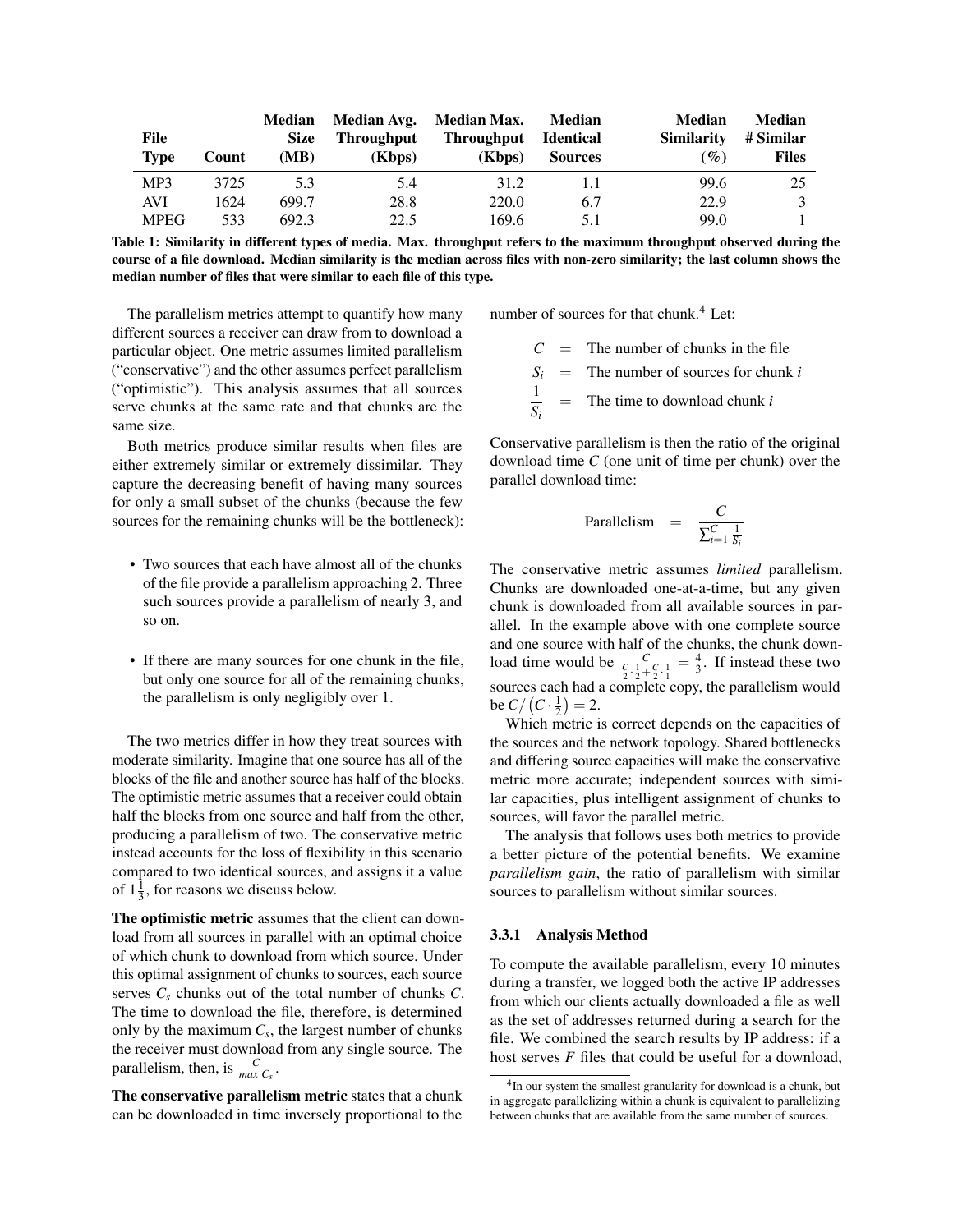

<span id="page-4-1"></span>Figure 2: Optimistic and conservative parallelism gain with 16 KB chunk size. Note that the x-axes differ.

the parallelism metrics treat it as single source serving the union of useful chunks across all *F* files.

We define the set of sources for a file by choosing the active IPs from one random interval during the file transfer. (The results were the same using other choices for the sources: active IPs vs. search IPs, and one random interval vs. the union of all IPs observed during the transfer. The choice did not matter because parallelism gain is *relative*: an increase from 2 identical sources to 4 identical plus similar sources is equivalent to an increase from 20 to 40.)

#### 3.3.2 Optimistic vs. Conservative Parallelism

Figure [2](#page-4-1) shows the CDF of parallelism gain for audio and video files split into 16 KB chunks with Rabin fingerprinting. This graph shows three important points. First, 20% of the audio files and 65% of video files were completely dissimilar to the other files we downloaded (they had no exploitable similarity). Second, as expected, the parallelism is higher for the dataset with more samples (audio). With a larger sample size, the study would have discovered a larger number of similar sources for the video files, but (unless our sampling was in some way biased), it would not have discovered a greater degree of similarity among those sources.

### 3.3.3 Chunk Size and Parallelism

Figure [3](#page-4-2) shows the CDF of parallelism gain with chunk sizes that vary from 2 KB to 128 KB. Smaller chunk sizes take advantage of finer-grained similarity between files, but larger chunk sizes impose lower overhead. We set our chunk size to 16 KB, which imposes less than 1% perchunk overhead in our implementation for identifying and requesting the chunks, but gains most of the parallelism.

#### 3.3.4 Popularity and Parallelism

Figure [4](#page-4-3) shows that there is slightly more parallelism gain for popular files than for unpopular files. We attribute



<span id="page-4-2"></span>Figure 3: Conservative parallelism gain as chunk size is varied for media files using Rabin fingerprinting.



<span id="page-4-3"></span>Figure 4: Conservative parallelism gain for files of different popularity.

this difference primarily to finding a smaller number of "variants" of the less popular content. The parallelism gain for both categories, however, is still significant and can be successfully exploited for objects in both categories.

In summary, many files available on popular filesharing networks have exploitable similarity that could be used to increase substantially the parallelism available for transfers. The majority of transfers are slow (Figure [1\)](#page-1-2), and these slow transfers have available significant parallelism when using similar files. We therefore believe that allowing clients to use these similar sources could significantly reduce their download time, if only they had a way to do so.

# <span id="page-4-0"></span>4 Handprinting to Find Similarity

This section presents handprinting, our technique for finding useful sources of shared content. Handprinting is inspired by earlier techniques ("shingling," "fingerprinting," and deterministic sampling) often used to detect similarity between files (e.g., for clustering search results [[4](#page-13-15)] or detecting spam [[33](#page-13-16)]). Our contribution is the adaptation and analysis of these techniques to efficiently locate sources of *exploitable* similarity during file transfer; prior work used them purely as a similarity *metric*.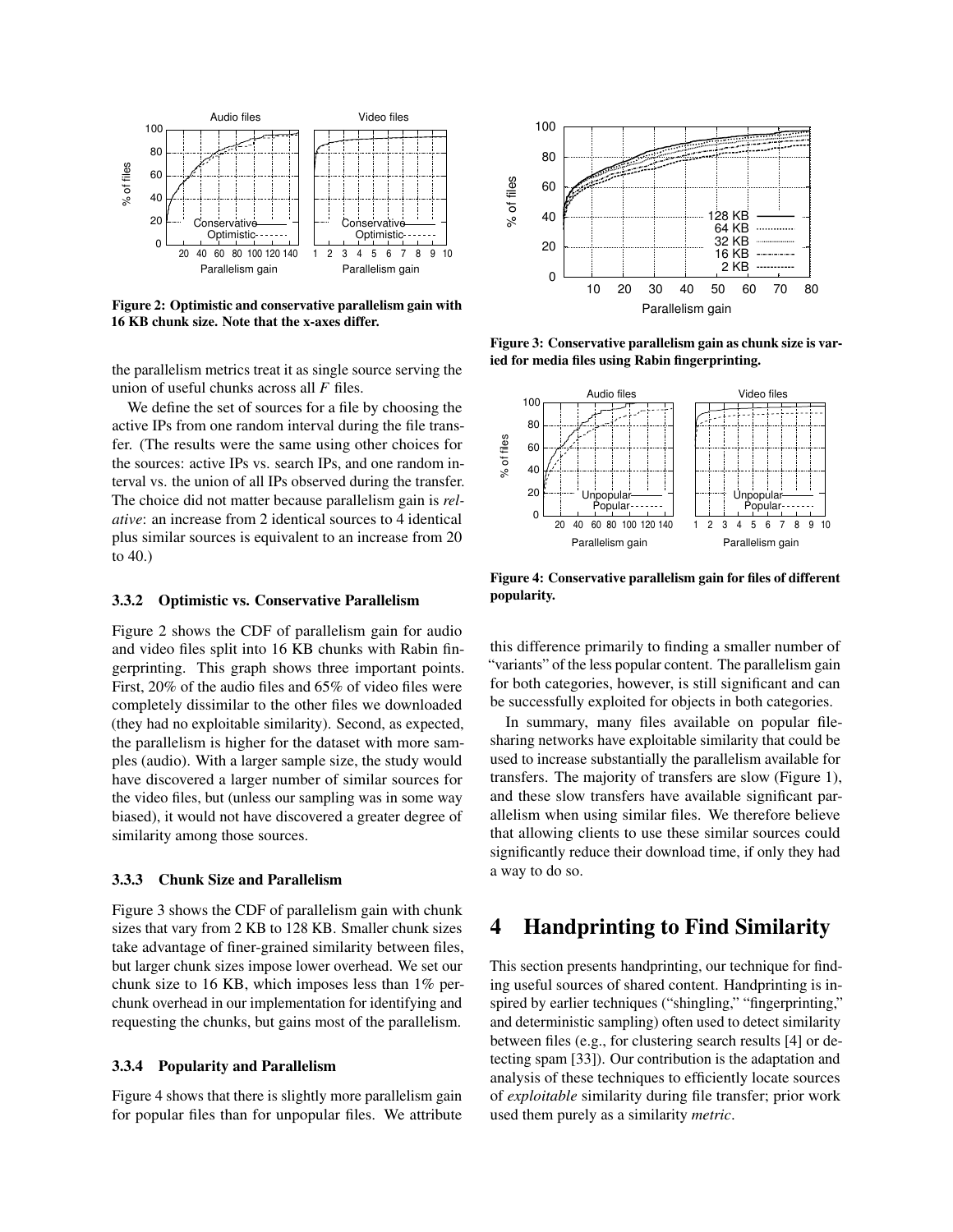Handprinting first divides each file into a series of chunks,  $C_1 \cdots C_N$ , obtained through Rabin fingerprinting.<sup>[5](#page-5-0)</sup> Next, it computes the hash (fingerprint) of each chunk, and takes a deterministic sample of these fingerprints. To sample, handprinting sorts the hashes in lexicographic order, selects the first *k* hashes (the handprint), and inserts them into a global lookup table. To find similar files, a receiver obtains the chunk hashes for its desired file and searches for entries for any of the first *k* hashes. The algorithm detects similar files if they collide on any of the *k* chunks. This process is illustrated in Figure [5,](#page-6-1) and we analyze the probability of its success below.

### 4.1 Quantifying Discovery Probability

Consider two files A and B, composed of *N<sup>A</sup>* and *N<sup>B</sup>* chunks, respectively. A and B have *m* distinct chunks in common (the shaded chunks in Figure [5\)](#page-6-1).

We assume that the hash of a chunk is deterministic (the hash of the same data produces the same value), but that the actual value is effectively random. What is the probability that handprinting detects two shared files with particular values of  $N_A$ ,  $N_B$ ,  $m$ ,  $k$ ?

Because the chunk hashes are sorted, the handprint will contain shared chunks from the two files *in the same order*. Thus, if the handprints of both files A and B contain at least one shared chunk hash, that chunk hash is guaranteed to be the same chunk in both files A and B. This is unlike randomly selecting *k* chunk hashes, in which even if the handprints of both files contain a shared chunk, it may not be the same chunk, which thus has a lower probability of intersection. The probability of detection *p*, then, is simply the probability that the handprint of each file includes one or more shared chunks:

$$
p = P(\ge 1 \text{ shared chunk from A}) \cdot P(\ge 1 \text{ shared chunk from B})
$$

Assuming that the file is large enough to sample with replacement,<sup>[6](#page-5-1)</sup> the probability of choosing at least one shared chunk from a file is:

$$
P(\text{pick shared}) = 1 - P(\text{all } k \text{ chunks not shared})
$$
  
= 1 - (P(\text{one chunk not shared}))<sup>k</sup>  

$$
\geq 1 - \left(1 - \frac{m}{N}\right)^k
$$

Thus, the total probability of detecting that the files share chunks is:

$$
p \geq \left(1 - \left(1 - \frac{m}{N_A}\right)^k\right) \cdot \left(1 - \left(1 - \frac{m}{N_B}\right)^k\right)
$$

#### 4.1.1 Defining similarity

If the files are the same size, the probability of detection depends only on *k* and on the *fraction* of chunks in the files that are shared  $(\frac{m}{N})$ . This fraction is the *similarity* of the two files, denoted *s*.

Similarity is more complicated when the two files are of different size. If they share *m* chunks, is the similarity  $\frac{m}{N_A}$ ,  $\frac{m}{N_B}$ , or a combination? To simplify analysis, we define the similarity as the minimum of these two similarities. As a result, the probability we established for detecting similarity becomes a slightly more pessimistic lower bound, but the inequality remains correct.

This definition is not merely a simplification, however, since it presents an important limitation of handprinting: Given a target file, it is easier to find shared chunks in files *smaller* than the target than in files larger than the target. With the same number of shared chunks, smaller files will have a larger similarity value than larger files. In practice, however, most of the cases of file similarity that we have observed occur between files of similar size.

#### 4.1.2 How many chunk samples?

The value of *k* should balance a high chance of detecting similar files with the overhead of performing queries. We can select *k* to have a certain probability of detection *p* for files with similarity *s*:

$$
p \ge \left(1 - (1 - s)^k\right)^2
$$

solving for *k*:

$$
k \geq \frac{\log(1-\sqrt{p})}{\log(1-s)}
$$

Thus, for example,  $k = 28$  provides at least a 90% chance  $(p \ge 0.9)$  of finding a file that shares 10% or more of its chunks  $(s \ge 0.1)$  with the target file. Table [2](#page-6-2) shows the values of *k* required to detect 90% of files with a varying similarity threshold. Handprinting with  $k = 30$ successfully found over 99% of files in our data set with over 10% similarity. (Recall that for files in our data set that shared chunks, the median similarity was higher than 10%. The probability of finding such files was therefore higher than our 90% target.)

#### 4.1.3 Handprints versus random chunk selection

Handprinting substantially improves the probability of finding similar files versus a naive random chunk selection mechanism. In the limit, consider a scheme that selects one chunk at random from each file. The probability that this scheme will work is the probability of selecting a shared chunk from the first file  $(\frac{m}{N})$  and also selecting the

<span id="page-5-0"></span><sup>&</sup>lt;sup>5</sup>We use Rabin fingerprinting only to determine the chunk boundaries, not to fingerprint the chunks.

<span id="page-5-1"></span><sup>6</sup>A pessimistic assumption; sampling without replacement increases the chances of having at least one collision, but the assumption is reasonable for the large file transfers that handprinting targets.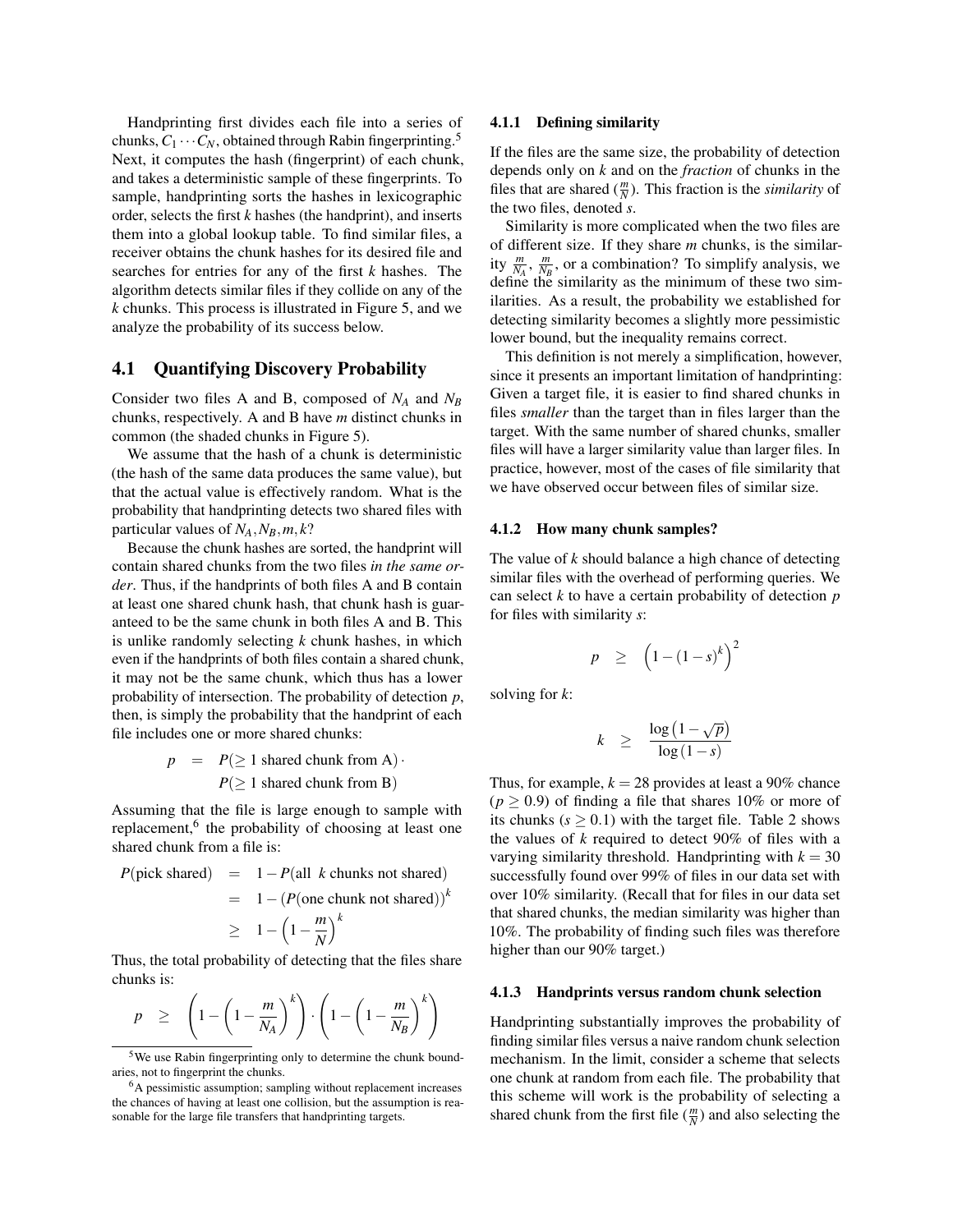

<span id="page-6-1"></span>Figure 5: Handprinting. By sorting the chunk hashes before insertion, handprinting imposes a consistent order on hashes so that if a set of one or more shared (shaded) hashes are chosen from each file, the sets will intersect.

| <b>Target Similarity (s)</b> | k      |
|------------------------------|--------|
| 90%                          | 1.29   |
| 50%                          | 4.29   |
| 10%                          | 28.19  |
| 5%                           | 57.90  |
| $1\%$                        | 295.55 |

<span id="page-6-2"></span>Table 2: Number of chunk samples for  $p = 0.9$  as similarity is varied.

same chunk from the second file  $(\frac{1}{N})$ , or  $\frac{m}{N^2}$ . If the files share 10 out of 100 chunks, the probability of detecting them using the random scheme is 0.001; using handprints, the probability is 0.01, an order of magnitude better.

### 4.2 Similarity Threshold and Parallelism

Handprinting finds files with a particular threshold similarity. How does this affect the parallelism from the previous section? The answer depends on the distribution of similarity in the files. Figure [6](#page-6-3) shows the parallelism with different thresholds, from using all files to using only those that are 90% similar. The left graph shows the curve for audio files, which have a high median similarity. As a result, the available parallelism for these files does not depend greatly on the threshold. The right graph shows the parallelism for video files, which rely more on being able to find less-similar files. We choose a 10% similarity threshold as a generally applicable value that does not impose excess overhead.

# <span id="page-6-0"></span>5 Design and Implementation

This section describes three aspects of the design of SET. First, we examine how the system determines handprints, how it inserts them into a global lookup table, and how receivers query this table to discover similar sources. Next, we describe the surrounding multi-source framework that we built to download files using handprinting. Finally, we briefly discuss the implementation of SET.



<span id="page-6-3"></span>Figure 6: Conservative parallelism as the similarity threshold is varied for smaller audio files and video files. Note that the x-axis of the two graphs differs. The five lines on the left graph completely overlap.

### 5.1 Locating sources with handprinting

SET allows receivers to download objects from multiple sources, which contain either exact or similar objects, using a constant number of lookups. Every object in SET is identified by its Object ID (OID), a collision-resistant hash of the object. To download a file, the receiver must locate the sources for the actual file it wishes to download (*exact sources*) and for the other files that share chunks with the target file (*similar sources*). We assume the receiver already has a complete list of chunk hashes for the desired object. (For example, such hashes are included as part of the BitTorrent "torrent" file.) The receiver uses these hashes to fetch the individual chunks from the sources it discovers.

For every object that a source makes available, it inserts a set of mappings into a global lookup table. This lookup table could be a Distributed Hash Table (DHT), or a service run by a single organization such as Napster. The lookup table contains two types of mappings: (1) chunk hash  $\rightarrow$  OID, and (2) OID  $\rightarrow$  source.

Mapping 1 associates the hash of a particular chunk in the object with the object identifier for that object. There are exactly *k* mappings that point to each OID, as defined in Section [4.](#page-4-0) These mappings allow receivers to locate objects that are similar to the one they want to download.

Mapping 2 associates the OID of an object with the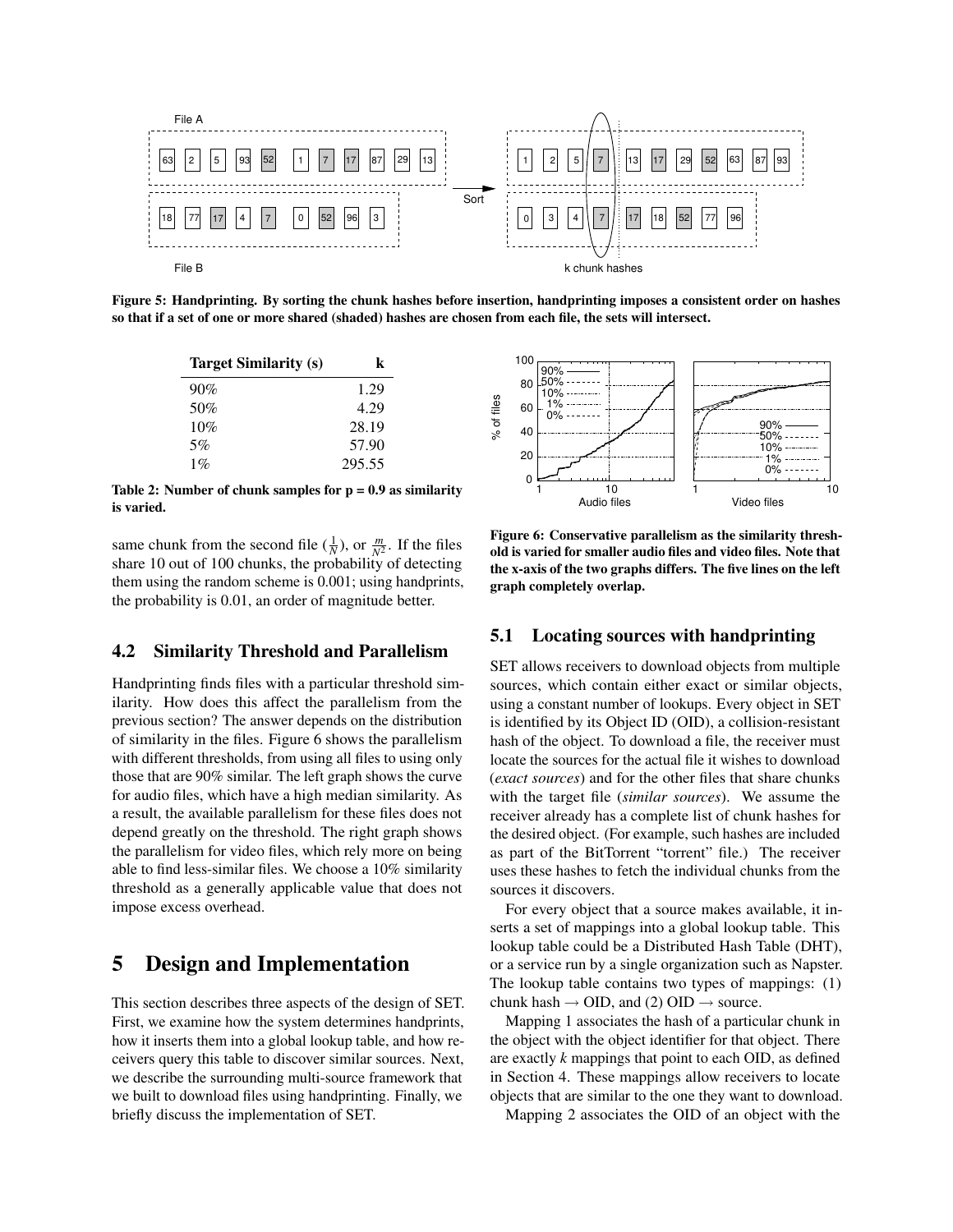

<span id="page-7-0"></span>Figure 7: A—Mapping in SET. Mapping 1 links chunk hashes to OIDs; mapping 2 links OIDs to sources of those OIDs. B—SET design overview.

sources for that object. The lookup table contains one such mapping for each source that serves the corresponding object. If three sources serve OID *x*, then three OIDto-source mappings will exist in the lookup table (but still only *k* chunk to OID mappings, since the selected chunks will always be the same for a given OID). The mappings are shown in Figure [7-](#page-7-0)A.

Given the list of chunk hashes, the receiver computes the object's handprint (the *k* chunk hashes), and looks each hash up in the global lookup table. The result of this query is a list of OIDs that are exploitably similar to the desired file (they share one or more large chunks of data). For each OID, the receiver queries the lookup table to determine the list of potential sources. Finally, the receiver must query one source for each OID to obtain the list of hashes for that OID. At this point, the receiver knows a set of sources that have or are in the process of downloading each of the chunks in the object the receiver wishes to download. This process is illustrated in Figure [7-](#page-7-0)B.

This process requires a constant number of lookups regardless of the file size: *k* queries to the distributed lookup table to determine the similar files, plus  $2 \times$  the number of similar OIDs (first to find potential sources for each OID and second to determine the list of hashes for each similar OID). SET limits the number of similar OIDs to a constant (in our implementation, 30), preferring OIDs that matched more chunk hashes if it has an excess number of choices.

Given the list of potential sources for each chunk in the desired file, the receiver can begin downloading the chunks in parallel from the sources.

### 5.2 Retrieving Chunks

The literature is rich with optimizations for faster ways to download chunks from multiple sources in "swarming" or "mesh" transfers [[7](#page-13-0), [14](#page-13-17), [5](#page-13-18), [29](#page-13-19), [20](#page-13-20)]. Our focus in this paper is on evaluating the benefits from handprinting, which we believe apply to many of these systems. We therefore implement a set of capabilities similar to those in BitTorrent for deciding which sources to use for which chunks, though we plan in the future to incorporate more advanced optimizations into SET.

Maintaining an up-to-date list of sources. New sources appear for chunks in two ways:

- 1. A new network source arrives
- 2. An already found source obtains a new chunk.

SET periodically queries the global lookup table for new sources for the OIDs it has discovered, and for new OIDs that are similar to its target file. This low-rate periodic refresh is particularly important when downloading large files, which may take sufficient time that many sources may arrive or depart during the download.

On a finer timescale, SET directly queries other clients downloading exact and similar files to retrieve a bitmap of which chunks the clients have. Because they may not have received the entire file, we term these other clients *partial* sources. These partial sources insert mappings into the global table just like complete sources do.[7](#page-7-1)

<span id="page-7-1"></span><sup>&</sup>lt;sup>7</sup>BitTorrent uses asynchronous notifications that a new hash has arrived. While the overhead from querying the entire bitmap is not a bottleneck in our evaluation, we plan to adopt asynchronous notifications to reduce overhead when transferring extremely large files.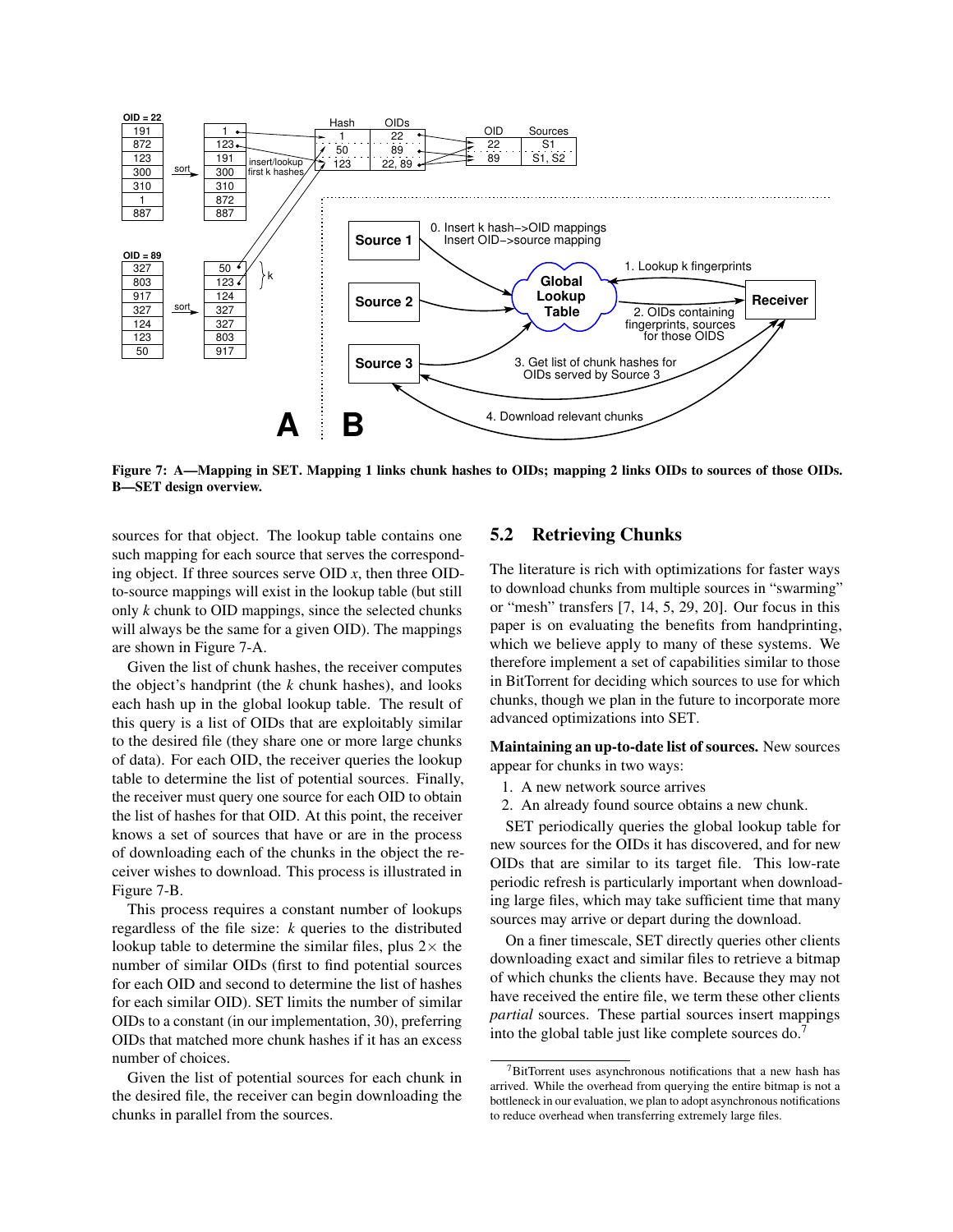Source selection heuristics. SET uses the *rarest-random* strategy [[14](#page-13-17)], selecting chunks uniformly at random from the rarest chunks. It places chunks in a list with other chunks available from the same number of sources, and processes these lists in order. SET also implements an "endgame mode" [[15](#page-13-21)] similar to BitTorrent's. To avoid waiting excessively for slow sources at the end of the transfer, SET requests all outstanding but not yet complete chunks from an additional randomly selected source.

## 5.3 Implementation

SET is implemented as a set of modules within the Data-Oriented Transfer modular framework [\[31\]](#page-13-8).

SET implementation. DOT determines an OID as the SHA-1 hash of a file, and a *descriptor list* as the set of chunk hashes for a file. Internally, SET is added to DOT as two new modules. The first is a *storage plugin* that sits between DOT and the disk. When the client receives an object, the SET storage plugin computes the handprint for the object using the descriptor list handed to it from DOT and inserts it into the distributed lookup table. This insertion allows other nodes to locate the data objects cached by a particular node.

The second module is a *transfer plugin*. DOT uses transfer plugins to send and receive chunks across the network. Transfer plugins implement a simple API:

```
get_descriptors(oid, hints)
get_chunk(descriptor, hints)
```
Hints tell the transfer plugin which sources it should attempt to contact to retrieve the descriptor list or the data chunk. The SET transfer plugin sits between DOT and its usual RPC-based transfer plugin. When DOT first requests an object from the SET transfer plugin, the plugin examines the descriptor list returned from the sender, computes the object's handprint, and queries the global lookup table to find similar sources. The plugin then assigns sources to each chunk by setting the chunk's hints according to the source selection heuristics described above. The multi-source transfer plugin then uses these hints to download the actual chunks.

Changes to DOT. SET is one of the first complex transfer plugins developed under DOT, and it exposed two limitations of DOT's original interface. To correct these, we first added to the transfer plugin API a notify\_descriptors(oid, descriptors) method that lets transfer plugins associate the descriptors they are fetching with the OID they belong to. In the original DOT API, transfer plugins would have only received a chunk request, with no way to find sources for the chunk from similar files.

Next, we added a local and remote get bitmap call to determine which chunks of an object were available at a node. While a DOT plugin could determine this information locally by querying for each descriptor separately, we felt that the efficiency gain justified adding a specialized interface.

For efficiency, we also changed DOT's representation of OIDs and descriptors from 40 byte hex-encoded ASCII strings to 20 byte binary objects. While the original design favored ease of debugging and tracing with a humanreadable string, SET retrieves several descriptor lists for each object it downloads, increasing the overhead imposed by the prior ASCII representation.

Distributed Lookup Table. SET inserts and looks up map entries through an RPC put/get interface. The interface supports either OpenDHT [[26](#page-13-22)] (a public, shared distributed hash table that runs on PlanetLab), or our simplified, centralized implementation (*cDHT*). Our evaluation uses cDHT to isolate the results from performance variation due to OpenDHT.

# <span id="page-8-0"></span>6 Evaluation

Our evaluation of SET examines whether our design and implementation is able to effectively discover and use additional sources of similar objects. The evaluation uses a mix of synthetic data and the data collected for the similarity analysis described in Section [3.](#page-1-1) We evaluate SET using simplified topologies in Emulab [[32](#page-13-23)] to examine different aspects of its performance in isolation, and in several deployments on PlanetLab [[23](#page-13-24)] ranging from 9– 50 nodes. To ensure that the benefits achieved by taking advantage of similar sources are not simply compensating for flaws in our implementation, we compare the performance of SET to that of BitTorrent where appropriate. For the comparison, we disabled BitTorrent's tit-for-tat mechanism to allow it to send at full speed to all clients.

The results of our evaluation are promising: SET matches or exceeds BitTorrent's performance on the same topologies without using similarity. Using even modest amounts of similarity substantially improves SET's performance, handily outperforming the stock BitTorrent client.

Despite being pleased with our system's performance, we note that we do not present this comparison to show that our multi-source downloading is *better* than that of BitTorrent or other protocols. Our contributions are the design and evaluation of efficient mechanisms for discovering similar sources, not any particular optimization in conventional per-file peer-to-peer transfers. Under many circumstances, it is likely that research peer-topeer systems such as Bullet Prime [[14](#page-13-17)], ChunkCast [[6](#page-13-2)], or CoBlitz [[22](#page-13-25)] could outperform our prototype when SET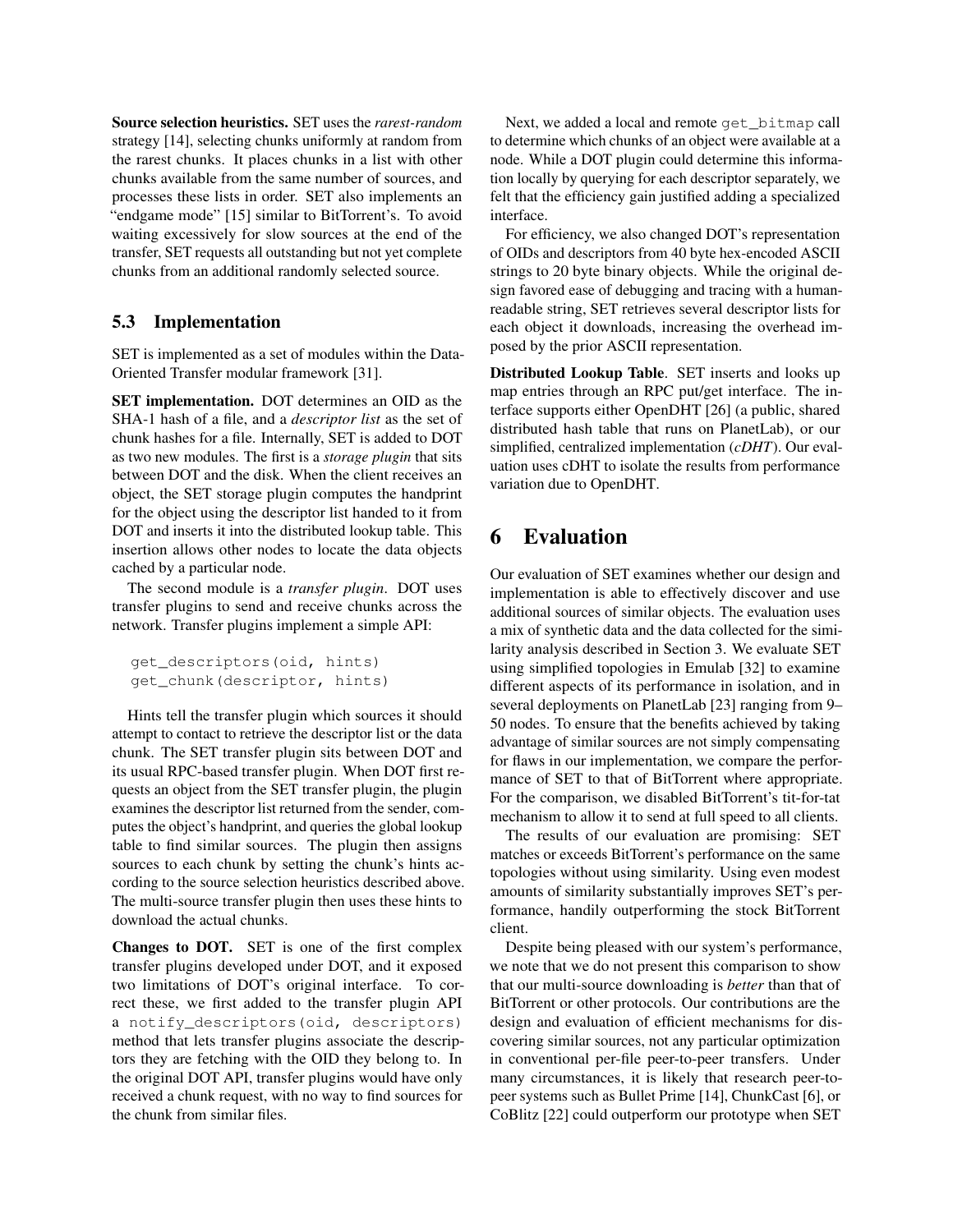is not using similarity. Rather, we present the comparison to show that SET's performance is in line with that of other modern download clients and that these systems too could benefit from using handprinting.

## 6.1 Using similar sources significantly improves transfer speeds

The experiments described in this section are run on Emulab with five receivers attempting to download from one origin source with a variable number of similar sources. Each node is connected to a 100 Mbit/sec "core" via an access link whose size varies by the experiment. To isolate the causes of slowdowns, the access links are configured so that the core is never the bottleneck.

The Emulab experiments compare SET to BitTorrent across four different network configurations. In each configuration, all nodes have the same speed access link. The configurations are:

| <b>Slow DSL</b> | 384 Kbit/s up, 1500 Kbit/s down,  |
|-----------------|-----------------------------------|
|                 | 40 ms RTT                         |
| <b>Fast DSL</b> | 768 Kbit/s up, 3000 Kbit/s down,  |
|                 | 40 ms RTT                         |
| T1              | 1500 Kbit/s symmetric, 40 ms RTT  |
| <b>High BDP</b> | (High bandwidth delay product)    |
|                 | 9800 Kbit/s symmetric, 400 ms RTT |

For each network configuration, we measure download time for four scenarios:

| BT           | BitTorrent, no similar sources possible      |  |  |
|--------------|----------------------------------------------|--|--|
| <b>SET</b>   | SET, no similar sources                      |  |  |
| <b>SET10</b> | SET, low similarity (one 10% similar source) |  |  |
| SET15        | SET, modest similarity                       |  |  |
|              | (three $15\%$ similar sources)               |  |  |
| SET90        | SET, high similarity                         |  |  |
|              | (three 90% similar sources)                  |  |  |

In the first two scenarios, the five downloaders can download only from each other and from the origin. This provides a baseline comparison of SET and BitTorrent. The next three scenarios add increasing numbers of similar sources to see if SET can use them effectively. We examine sources that are 10%, 15%, and 90% similar. 10% is SET's target minimum similarity. 15% and 90% are the median similarity for video and audio files from our data set, respectively.

Figures [8,](#page-9-0) [9](#page-9-1) and [10](#page-10-0) show the average, maximum, and minimum download times for clients for 4 MB, 10 MB and 50 MB files in these scenarios over two runs.<sup>[8](#page-9-2)</sup> SET slightly outperforms BitTorrent without using similar sources. By using similar sources, SET can perform up to



<span id="page-9-0"></span>Figure 8: Transfer times for a 4 MB file on Emulab for each transfer method over four network configurations. Within a configuration, the lines appear in the same order as in the legend (BT, SET, SET10, SET15, SET90).



<span id="page-9-1"></span>Figure 9: Transfer times for 10 MB file on Emulab

three times faster. Using only a single 10% similar source reduces the average download time by 8%, showing the benefits that arise from exploiting even small amounts of similarity. Similarly, three 15% similar sources reduce the download time by 30% on average. Thus, using larger numbers of similar sources provides increasing benefits. Similar improvements occur across all of the file sizes we examined.

### 6.2 SET performs well in the real world

We ran the initial experiments (described above) on Emulab in order to isolate the performance effects of varying individual parameters such as file similarity, capacity, and number of sources. In this section, we describe several analogous experiments that we ran on PlanetLab to confirm whether or not SET performs on real networks in the same way it does on an emulated one. These experiments also have five clients downloading from one origin and a variable number of similar sources, except where noted.

<span id="page-9-2"></span><sup>&</sup>lt;sup>8</sup>We choose 50 MB to facilitate comparability with CoBlitz [[20](#page-13-20)], Shark [\[3\]](#page-13-4), and Bullet Prime [\[14\]](#page-13-17).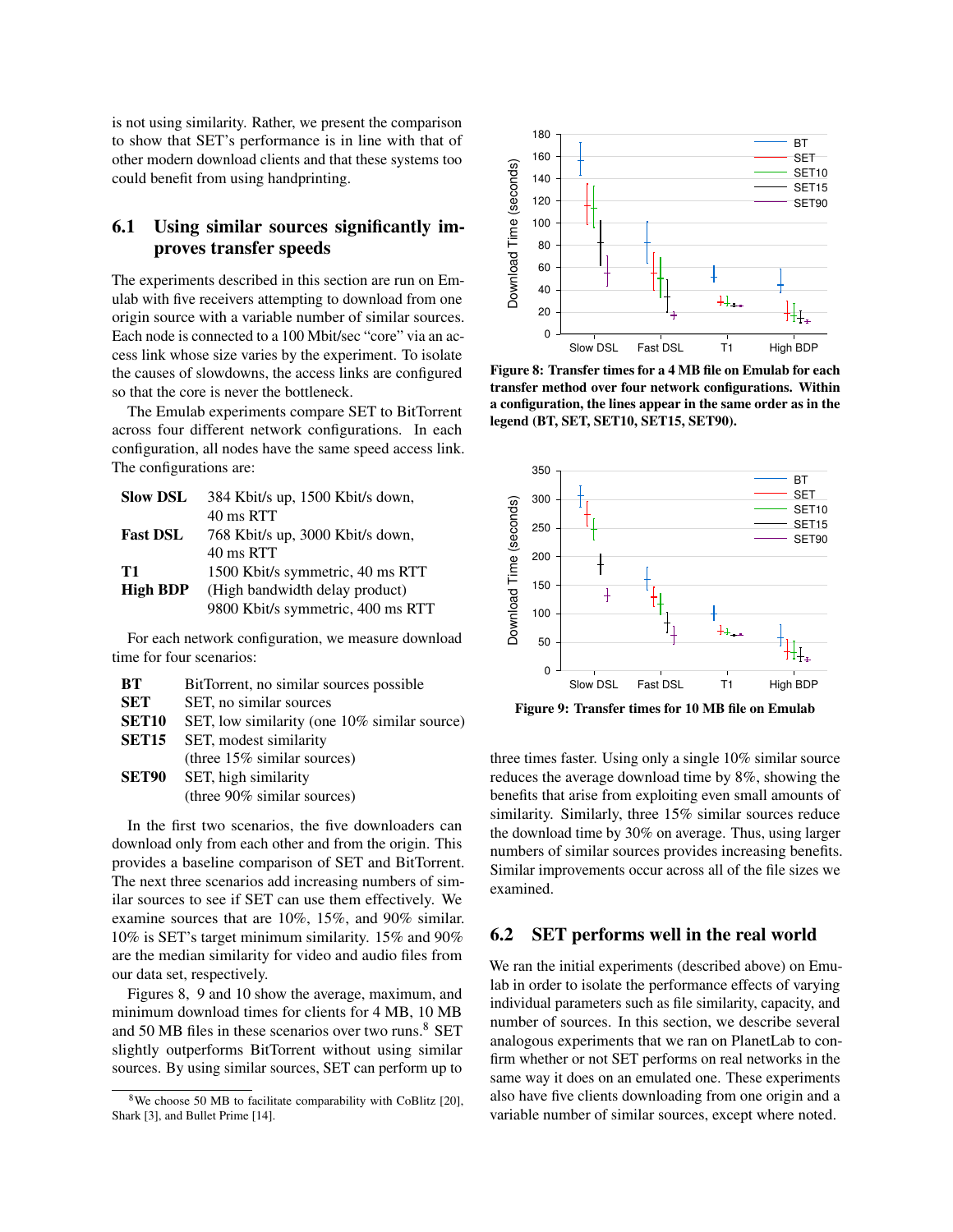

<span id="page-10-0"></span>Figure 10: Transfer times for 50 MB file on Emulab

As in the previous experiments, we find that additional sources of similarity help (and that SET is able to efficiently locate them) to the point that the receiver's available bandwidth becomes the bottleneck. We show this by measuring download time in three scenarios:

- GREN: Nine nodes drawn from sites on the Global Research and Education Networks (Internet2, Abilene, etc.). These nodes are extremely wellconnected.
- Mixed: Nine nodes drawn from commercial and smaller educational networks. This set of nodes is more representative of well-connected commercial sites. There are few enough GREN nodes that most of the transfers occur over commercial Internet paths.
- DSL+Commercial: Eight DSL-connected Planet-Lab nodes and commercial sites. In this experiment, the similar sources that are added are all moderately well-connected commercial sites, and the clients are mostly DSL connected. This experiment had only four clients because of the limited number of ex-tremely slow clients available.<sup>[9](#page-10-1)</sup>

Figure [11](#page-10-2) shows the performance of SET in these PlanetLab scenarios when transferring a 50 MB file. The numbers presented are the average, min, and max of all of the clients across two runs. Several conclusions are apparent from these graphs.

First, when running on the high-bandwidth GREN nodes, the benefits of additional sources are minimal, because senders can already saturate receivers. There is a small reduction in the maximum transfer time from these additional sources, but we suspect this time is no different from that of using multiple TCP connections to a single sender. The larger difference between BT and SET is



<span id="page-10-2"></span>Figure 11: Transfer times for a 50 MB file on PlanetLab for each transfer method over the three configurations.

a combination of 1) SET's ability to immediately begin downloading from the origin before contacting a tracker (or equivalent), and 2) the interpreted BitTorrent client requiring slightly more CPU time under contention on the PlanetLab nodes.

Second, when running on the more constrained commercial and DSL nodes, using additional sources provides benefit similar to that observed in the Emulab experiments (though with increased variance, as expected).

The huge improvement in transfer times when using three 90% similar sources with the DSL clients (left-hand cluster of lines in Figure [11,](#page-10-2) rightmost line) arises because one of the similar sources has a faster commercial network connection. When the fast source has only 15% of the blocks, it modestly improves the transfer time, but the overall transfer remains constrained by the slowest 85% of the chunks. However, when the fast source has a 90% similar file, the fast clients can rapidly retrieve most of their chunks from the fast source. While these improvements are in-line with what one would expect, they also show that SET is able to operate effectively when the sources and clients have a diverse range of available bandwidth.

### 6.3 Scaling with additional similar sources

How well does SET scale as the system has more sources of similar content? In this experiment, the receiver attempts to download a 10 MB file. There is one origin source and a varying number of different 90% similar sources. We examine the same four network configurations used previously (Slow DSL, Fast DSL, T1, and High BDP).

Figure [12](#page-11-0) shows two important properties of SET. First, it effectively uses additional, similar sources to speed transfers when the sources are the bottleneck. For the slow

<span id="page-10-1"></span><sup>9</sup>Only three PlanetLab DSL nodes were usable during the times we conducted our experiments.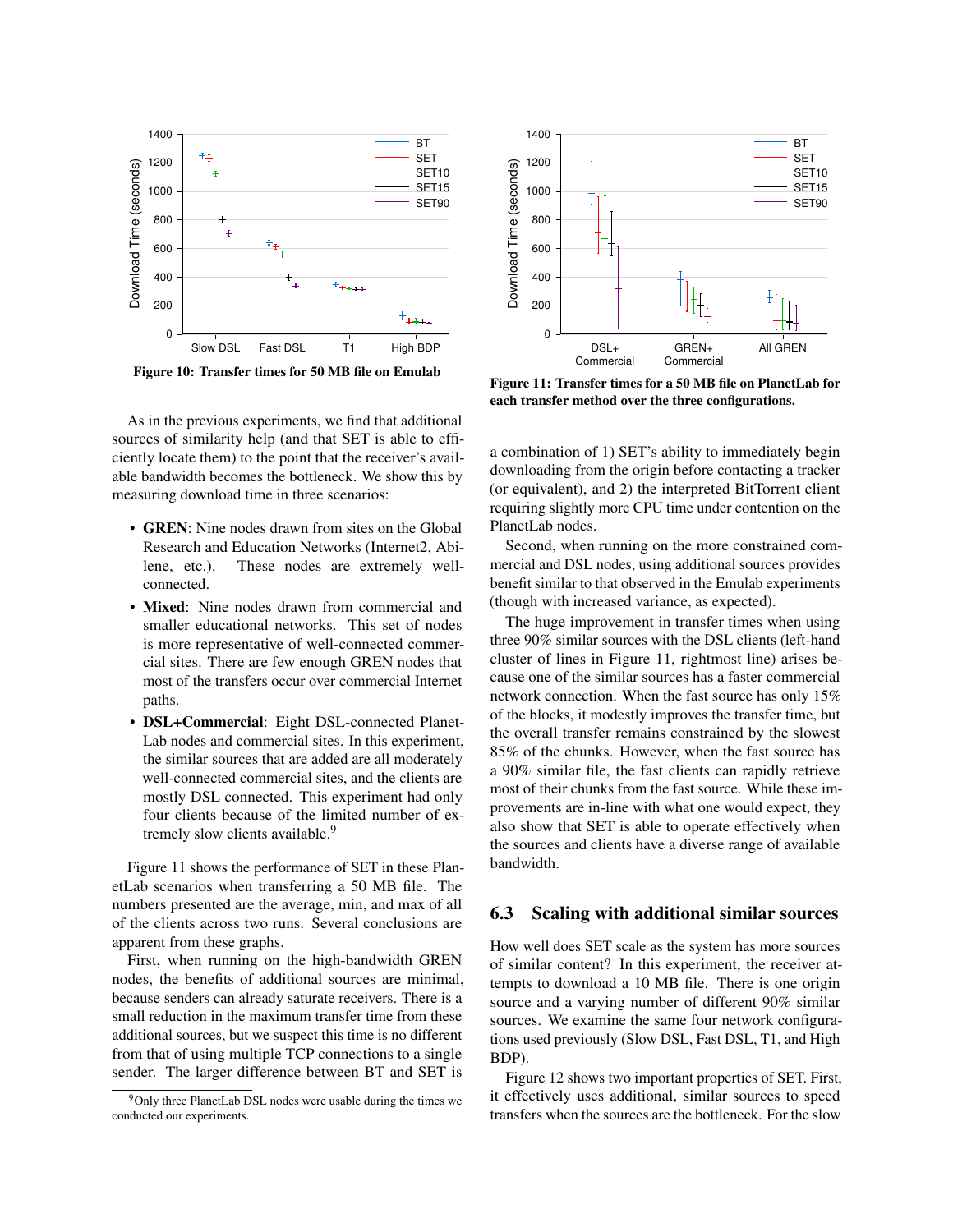

<span id="page-11-0"></span>Figure 12: Scaling with a variable number of similar sources and one exact source

DSL scenario, the benefits increase until the receiver's capacity is saturated by  $\frac{1500}{384} \approx 4$  sources. The fast DSL behaves similarly, while the symmetric T1 link can be saturated by a single source. As expected, using similar sources also helps when a single TCP connection is window limited and unable to saturate the high bandwidth delay product link.

Second, using similar sources adds minimal overhead in the symmetric case when a single source can saturate the receiver's capacity (the right side of the graph for the T1). The transfer time increases from 59.08 seconds with only the original source to 61.70 seconds with eight (unneeded) similar sources. In general, SET incurs a roughly 0.5% overhead per additional similar file it draws from, because SET must retrieve the full descriptor list for each file, and it must perform periodic bitmap queries from these sources. In practice, we expect the benefits from finding additional sources to outweigh the small overhead required to take advantage of them.

### 6.4 Scenarios from File-Sharing Networks

We conclude by examining three scenarios drawn from our measurement study of file-sharing networks. For each of these scenarios, we map the sources and clients randomly to a pool of 50 nodes containing all available DSL and commercial nodes on PlanetLab along with randomly chosen GREN nodes.

Different-length movie trailers: Ten receivers attempt to download a 55 MB file from one origin source. They are helped by 21 other sources of a 33 MB file that shares 47% of the target file's blocks.

Minimally-similar movie clips: 14 receivers download a 17 MB file from one origin. They are helped by 32 sources of a 19 MB file that is 15% similar to the target.



<span id="page-11-1"></span>Figure 13: Transfer times for real scenarios on PlanetLab for each transfer method.

Unpopular music: Four receivers download an 11 MB MP3 file from one origin. They are helped by four other clients that have an MP3 file that is 99% similar to the target file.

SET effectively reduces the receivers' download times in these scenarios (Figure [13\)](#page-11-1). Using a 47% similar file reduces the movie trailer download time by 36% and 30% compared to BitTorrent and SET without similarity, respectively. In the second scenario, the 15% similar file reduced the movie clip transfer times by 36% and 26%. Unsurprisingly, the common case of a 99% similar music file was greatly improved using similarity, reducing its transfer time by 71% over SET without similarity.

# 7 Applicability of SET

From our evaluation, we know that SET works well when there are adequate amounts of exploitable similarity and the original senders cannot saturate the receivers' available bandwidth. Based upon prior work and the analysis in Section [3,](#page-1-1) we conclude that such similarity exists in a number of important applications: large software updates (e.g., synchronizing a large collection of machines that may start with different versions of the software), transmitting large email attachments, and downloading multimedia content, among others. While our analysis focused on the latter category, we stress that there is nothing in SET that is specific to these file types. We emphasized them in our analysis because of their prevalence on filesharing networks and because prior studies of similarity did not examine them.

Limited upstream bandwidth appears common in a number of peer-to-peer settings. File transfers in existing networks *are* slow; whether this occurs due to senders explicitly limiting their rates, ISPs policing traffic, or limited upstream speeds does not change the fact that receivers are unable to download at full speed. Regardless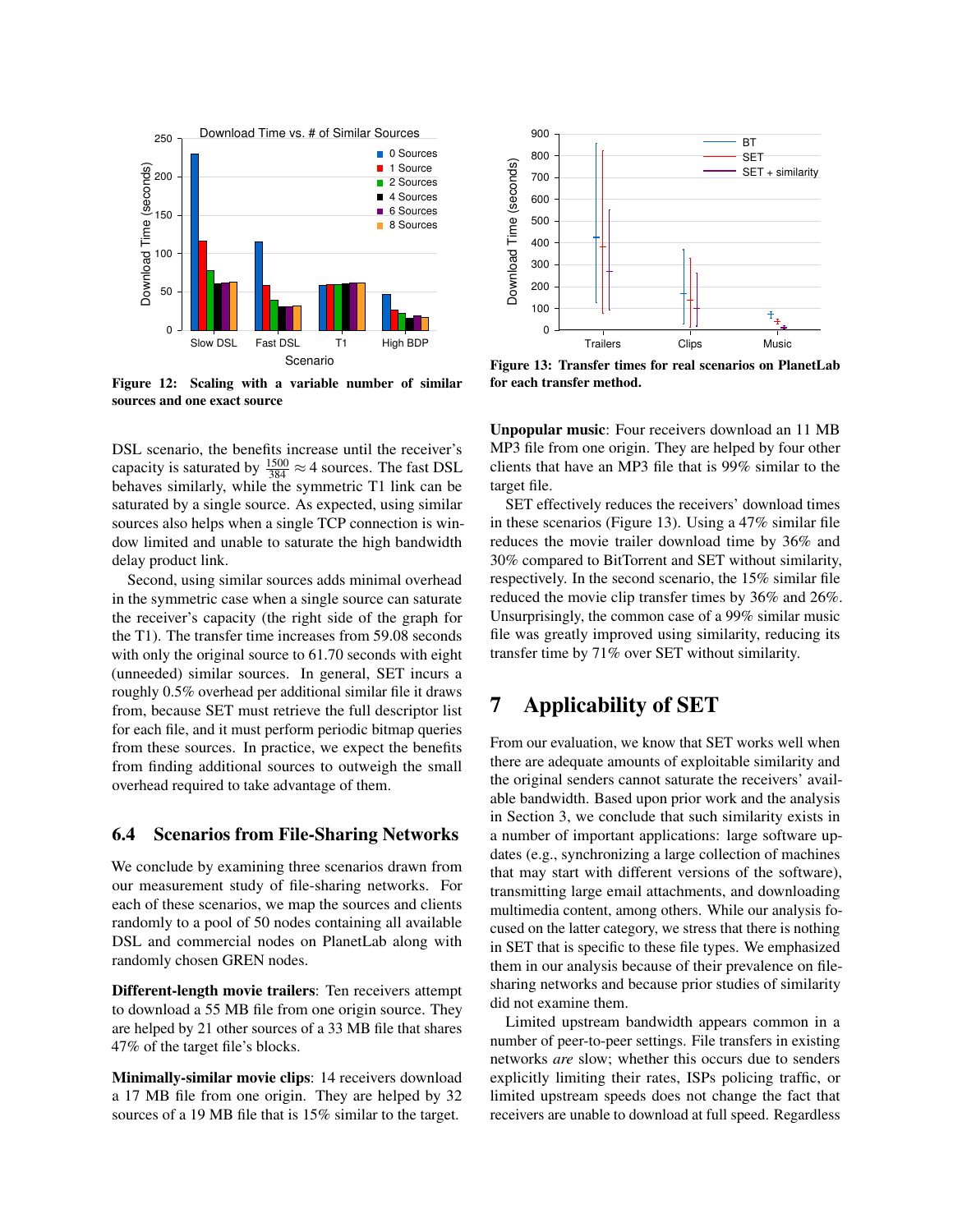of the *cause* of the bottlenecks, being able to draw from more sources increases the likelihood of finding a fast source for the chunks a receiver desires.

# 8 Related Work

This paper builds on a rich volume of work in several areas: detecting and exploiting similar documents, systems for efficient multi-source bulk file transfer, and peer-topeer lookup systems.

Similarity detection via "shingling" is a popular approach to creating metrics for the similarity between two or more documents, for purposes of analysis [[17](#page-13-26)], clustering [[4](#page-13-15)] or duplicate elimination [[11](#page-13-11)]. Shingling runs a small sliding window (often 50 bytes) along a document, typically character by character or word-by-word, computing a checksum or hash at each step. Shingling then computes the final fingerprint of a document by deterministically sampling from those hashes. Handprinting differs in goal and analysis more than in mechanism: it is designed to detect exploitable similarity, not document resemblance, and we provide an analysis of its effectiveness when used as the basis for a distributed lookup mechanism. Denehy and Hu also study a similar "sliding-block" technique for filesystem data, finding that more than 32% of the data in their email corpus were duplicates [\[10\]](#page-13-9).

Several distributed filesystems use chunk-level similarity to reduce duplicate transfers or storage requirements, including the Low Bandwidth File System [[19](#page-13-7)], Casper [[30](#page-13-27)], and the Pastiche [[8](#page-13-12)] and Venti [[25](#page-13-28)] backup systems. Of these systems, we call particular attention to Pastiche, in which nodes try to back up their data to a "backup buddy" that has substantial overlap in their filesystem contents. Pastiche accomplishes this in a local setting by having nodes send a random subset of their hashes to another node to determine similarity. We believe it would be interesting to explore whether handprints could help scale the Pastiche approach to larger clusters of machines. The work in [[24](#page-13-29)] presents an analysis of chunk level similarity in different workloads.

Systems such as CFS [[9](#page-13-3)] and Shark [[3](#page-13-4)] exploit similarity at the chunk level. CFS stores and retrieves blocks from a DHT while Shark stores and retrieves chunk indexes from a DHT. In contrast to SET, they require *O*(*N*) lookups—and perhaps more importantly, they require  $O(N)$  state in the DHT. Shark improves on earlier DHT-based filesystems by taking advantage of locality for caching and fetching data.

SET builds upon much recent work in peer-to-peer file transfer [[5](#page-13-18), [7](#page-13-0), [12](#page-13-30), [14](#page-13-17), [20](#page-13-20), [21](#page-13-31), [29](#page-13-19)]. SET draws techniques such as its end-game mode and its chunk selection heuristics from BitTorrent [[7](#page-13-0)] and Bullet Prime [[14](#page-13-17)]. A question for ongoing research is identifying which

systems can use handprinting to find similar sources, and which cannot. Single-file mesh-based transfer systems such as Bullet Prime and SplitStream [[5](#page-13-18)] are the next step, since they still transfer pieces of the original file. Extending SET to coding-based approaches such as Avalanche [[12](#page-13-30)] seems more difficult, but poses an interesting challenge.

In our evaluation, we focused primarily on taking advantage of similarity when the number of sources were limited, or the available sources all had limited bandwidth. The focus of many prior per-file approaches (such as CoBlitz [[20](#page-13-20)], and Bullet Prime [[14](#page-13-17)]) was on making extremely efficient use of a larger mesh of nodes. Inasmuch as these protocols are used in a scenario where the overlay multicast mesh they create is capable of saturating the receivers' bandwidth, SET's techniques would provide no improvement. If, however, these systems were used in a situation where there was a nearby source of similar data with much better connectivity to the receiver, using similar sources would provide benefits similar to those we showed in Section [6.](#page-8-0)

SET depends on a global lookup table such as a Distributed Hash Table [[26](#page-13-22), [27](#page-13-32)]. SET is generally agnostic to the specifics of the lookup table; we believe it could run equally well on any lookup table that allows multiple values for a key and that allows some form of updates. Some retrieval systems such as ChunkCast [[6](#page-13-2)] use the locality-aware structure of their global lookup tables (in their case, a DHT) to combine lookups with peer selection; we believe this approach is complementary to SET and handprinting, and that integrating the two is a promising avenue of future research.

# 9 Conclusion

This paper presented SET, a new approach to multi-source file transfers that obtains data chunks from sources of non-identical, but similar, files. We demonstrated that such similarity exists in active file sharing networks, even among popular multimedia content. SET employs a new technique called handprinting to locate these additional sources of exploitable similarity using only a constant number of lookups and a constant number of mappings per file. Evaluation results from a variety of network configurations showed that SET matches BitTorrent's performance without using similar sources, and exceeds Bit-Torrent's performance when exploiting similarity. SET's overhead is less than 0.5%.

We believe that handprinting strikes an attractive balance for multi-source transfers. It efficiently locates the sources of exploitable similarity that have the most chunks to contribute to a receiver, and it does so using only a small, constant number of lookups. For these reasons, we